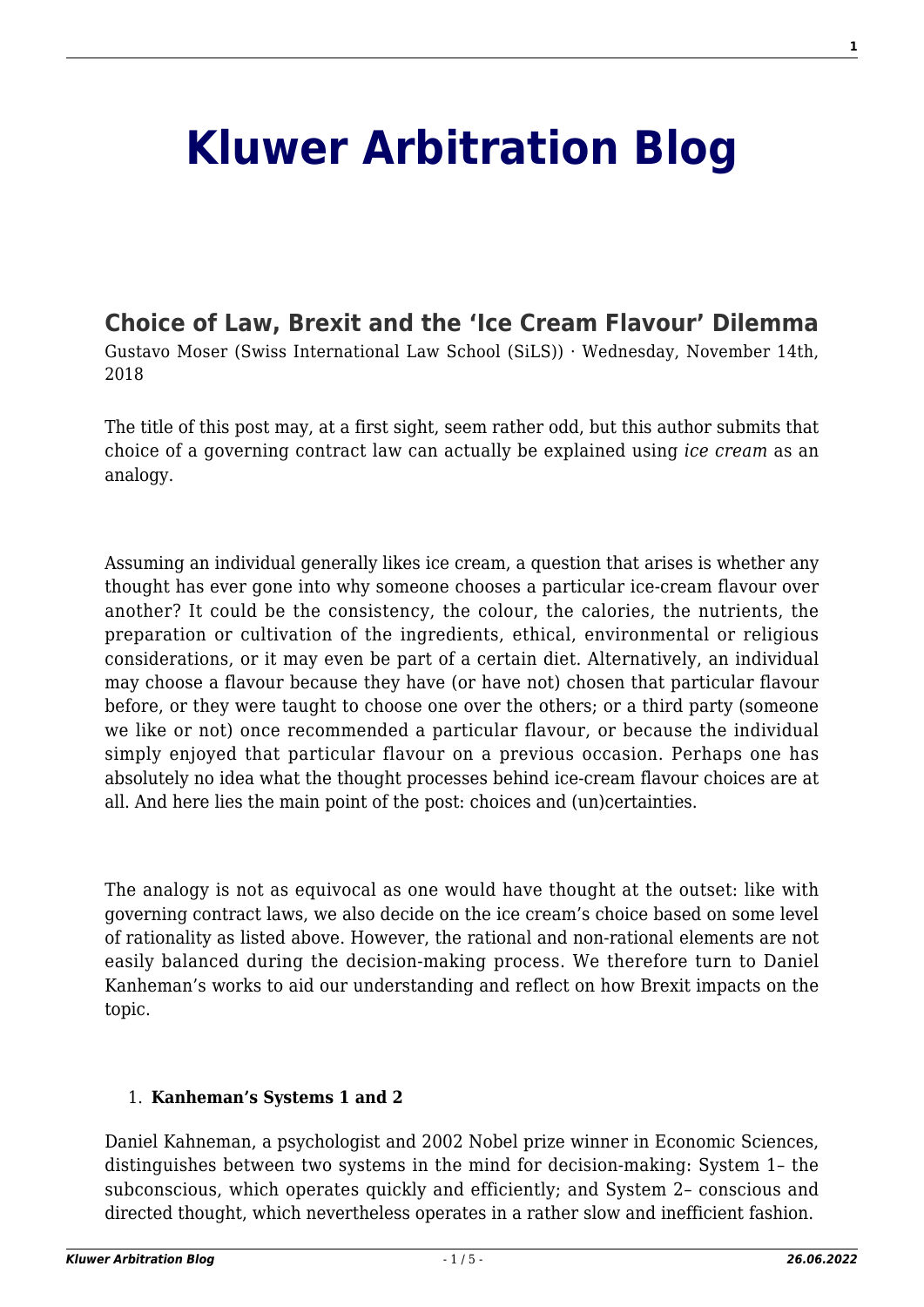### *1.1 System 1*

System 1 has learned associations between ideas (*e.g.,* an individual associating law of country X with a good choice in governing contract law because a colleague had a recent successful experience in a case where X law was applied, or associating Y law in a governing contract law as being efficient because of numerous published reports about the efficiency of Y courts); it has also learned skills such as reading and understanding nuances of social situations. This knowledge is stored in memory and accessed without intention or effort. In our example above, the association of X law with success equals not the idea of success.

Mental actions that are governed by System 1 are completely involuntary; *e.g*., the same individual thus concluding without further thought in a governing contract law decision that Y courts are efficient. System 1 is fast and efficient, but Kahneman postulates that it is unable to estimate the values and probabilities associated with each available option. Therefore, to run System 1 and execute decisions in a timely fashion we rely on intuition (discussed under item 2 below).

# *1.2 System 2*

Under Kahneman's System 2, in choosing a governing contract law, parties would process all available information, make choices, and execute behavior(s) in a way that is calculated to maximise their expected utility, *i.e.*, the differential between expected benefits and expected costs. In other words, on this basis contracting parties make decisions utilising a cost-benefit analysis to achieve Pareto-efficient results. A scenario is considered Pareto-efficient if it is impossible to change it so as to make at least one person better off (in their own estimation) without making another worse off (again, in their own estimation).

However, assessment and comparison of all available options would only be possible with an extraordinary amount of energy and time. This may be unattainable in certain decision-making settings, in addition to a human being's limited computational skills. Accordingly, in these scenarios it would seemingly be inappropriate for decisions to be made under Kahneman's System 2, where the mind is slower, rule-based, analytic and controlled and where reason dominates. Hence, in situations where there are time, financial and energy constraints, such as in decisions involving a governing contract law, a decision may have to be taken under System 1, although it may not be a conscious decision by the contracting party.

#### 2. **The use of mental shortcuts**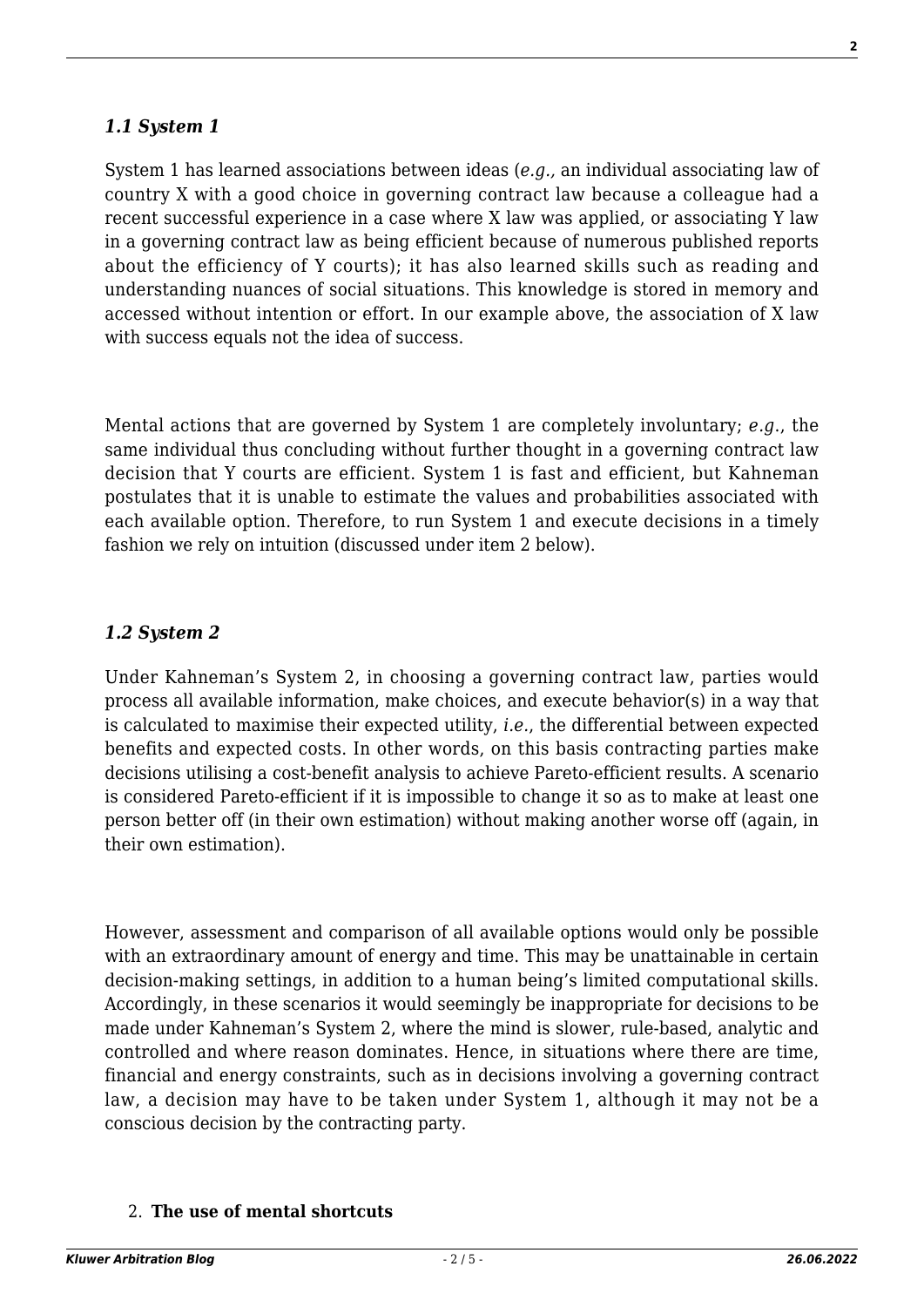Perhaps not surprisingly, in a business context, people work under pressure, tight timeframes and busy schedules, the result of which being that choice of governing contract law is typically deferred to the last phase of negotiation. This choice is not infrequently – yet equivocally – treated as the "last minute" clause, being the final "detail" in the design of the contract. It is also regrettable that the governing law clause is typically positioned at the very end of the agreement, rather than at the outset when attention would arguably be at a higher level.

Parties may or may not choose a particular law or rules in order to: (i) prevent the application of less 'credible' laws or rules and parties' benefitting from a more acceptable legal framework; (ii) avoid a particular law or rules so as to escape the application of other laws (for various reasons, including the lack of trust of some of players in that law's or rules' application by state court judges); or (iii) ensure that a given legal framework concerning which the parties have bargained would apply fully. Players may also contextualise their negotiation deals as to whether one or the other choice was made in accordance with the other side's jurisdiction or whether they had included an arbitration agreement.

Choices of governing contract laws are therefore rather often grounded on a parties' success or failure in a real-world environment and not according to logical and/or arithmetical rules. There is, arguably, a good reason to do so: if you spent time and resources on a litigation/arbitration matter, regardless of whether you succeeded or not, it is likely that you have acquired knowledge in, or a better grasp of, that particular law or rules and will or will not use it again (at least you are more inclined to come to this realisation due to the so-called *sunk costs*!). Therefore, using mental shortcuts to make these decisions (*e.g.,* opt into law Z given the score obtained previously) may save time and could thus be particularly appealing in time-pressure situations. However, no two cases are the same and players may fall into the trap of making insufficient adjustments to distinguish case A from B. To add a further complication to this mix, especially in the context of the choice of law being England and Wales, are the complexities brought about by Brexit.

# 3. **Brexit**

In current times, it is sensible for parties to discuss as to whether or not to revise their standard contracts, boilerplate clauses, and choice of law strategies, in light of the Brexit uncertainties. It is necessary to realise that cognitive biases may however drive this decision, in particular given the presence of 'status quo' bias in our decisionmaking processes.

The 'status quo' bias refers to an individual's tendency to prefer an option which is consistent with the current state of affairs, *i.e.,* the player would be more acquiescent **3**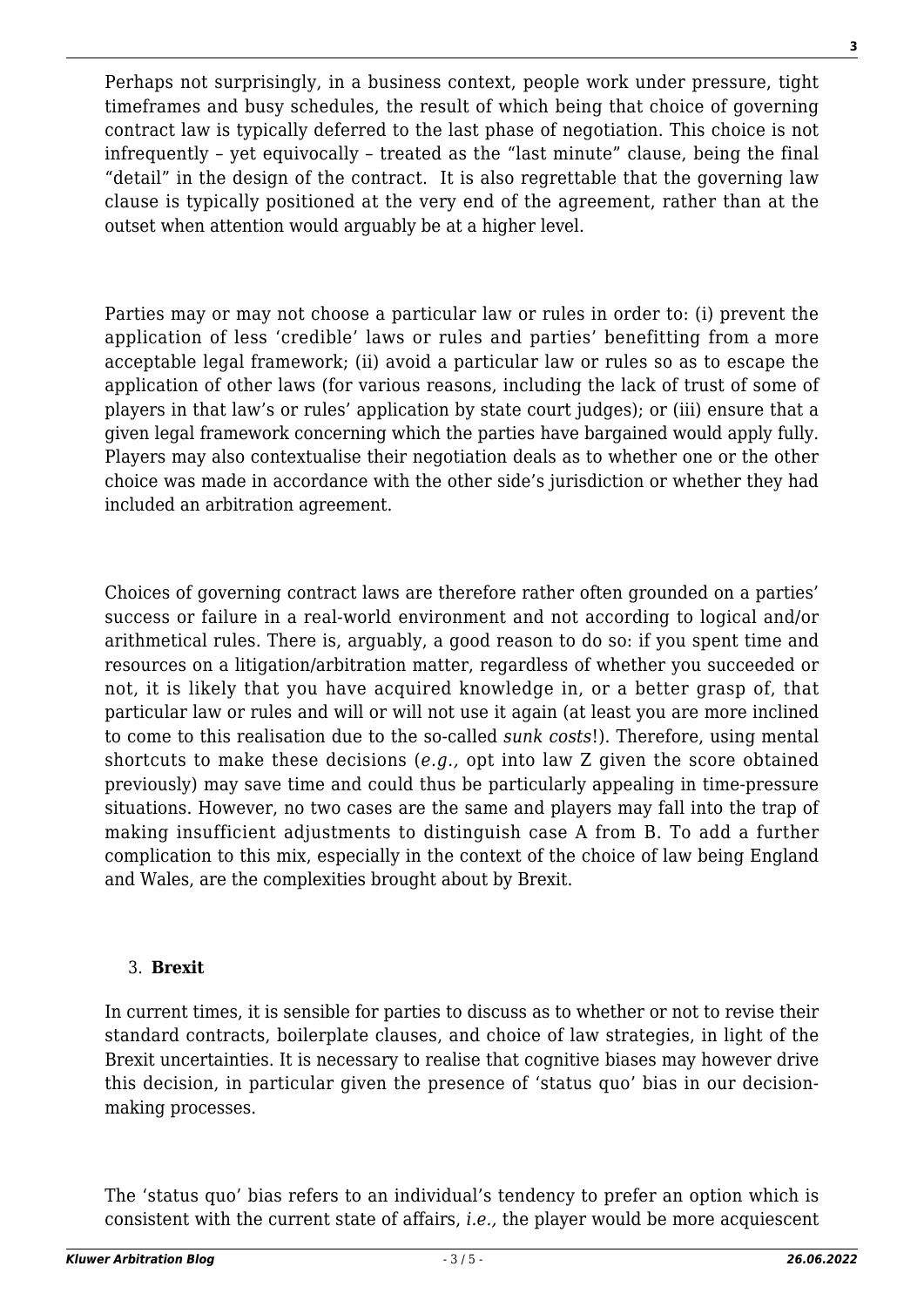to a risk-averse approach to, or less appetite for, changes. 'Status quo' bias would apply to standard contracts, boilerplate clauses and choice of law strategies more generally. This could explain why contracting parties will likely keep a certain practice such as opting-in or out of certain laws, *e.g.,* England and Wales or using standard contracts where governing contract laws are already defined without further consideration. Long story short: we are generally risk-averse to changes but changes can also be positive!

In view of the above, parties need to be conscious not to fall into the trap of relying on the 'status quo', especially given the uncertainties surrounding Brexit. This includes whether Rome I and Rome II Regulations will be incorporated into national legislation. Parties will need to be mindful that in the event Rome I and Rome II Regulations are not immediately incorporated into national legislation, then the UK will revert to preexisting common law framework. If so, if an issue arose relating to governing law before the English courts, at least in respect of contractual obligations, it is unlikely that the existing position will change significantly because the common law principles are similar to those in Rome I. However, the position is less clear with regard to the governing law in respect of non-contractual obligations as Rome II does not reflect the English common law so closely. Uncertainty in this area is likely to be burdensome on parties from a time and cost point of view as parties dispute the interpretation of noncontractual obligations.

On the other side of the spectrum, parties should also be conscious not to fall into the trap of the 'halo' effect, *i.e.,* once a good or bad impression is formed, that impression can often be extended and exaggerated. Hence, in the context of Brexit, parties should not be complacent about the effects of their choice of law decisions, but equally, should not panic over the choice of law being England and Wales in existing and future agreements, and the potential consequences of this choice. There are, and there will continue to be, vast benefits of choosing English law. It is also useful to bear in mind that the rules on governing law may not extend to arbitration, and Brexit is likely to have minimal immediate impact on this area of dispute resolution.

# **Profile Navigator and Relationship Indicator**

Offers 6,200+ data-driven arbitrator, expert witness and counsel profiles and the ability to explore relationships of 13,500+ arbitration practitioners and experts for

**4**

*To make sure you do not miss out on regular updates from the Kluwer Arbitration Blog, please subscribe [here](http://arbitrationblog.kluwerarbitration.com/newsletter/). To submit a proposal for a blog post, please consult our [Editorial Guidelines.](http://arbitrationblog.kluwerarbitration.com/editorial-guidelines/)*